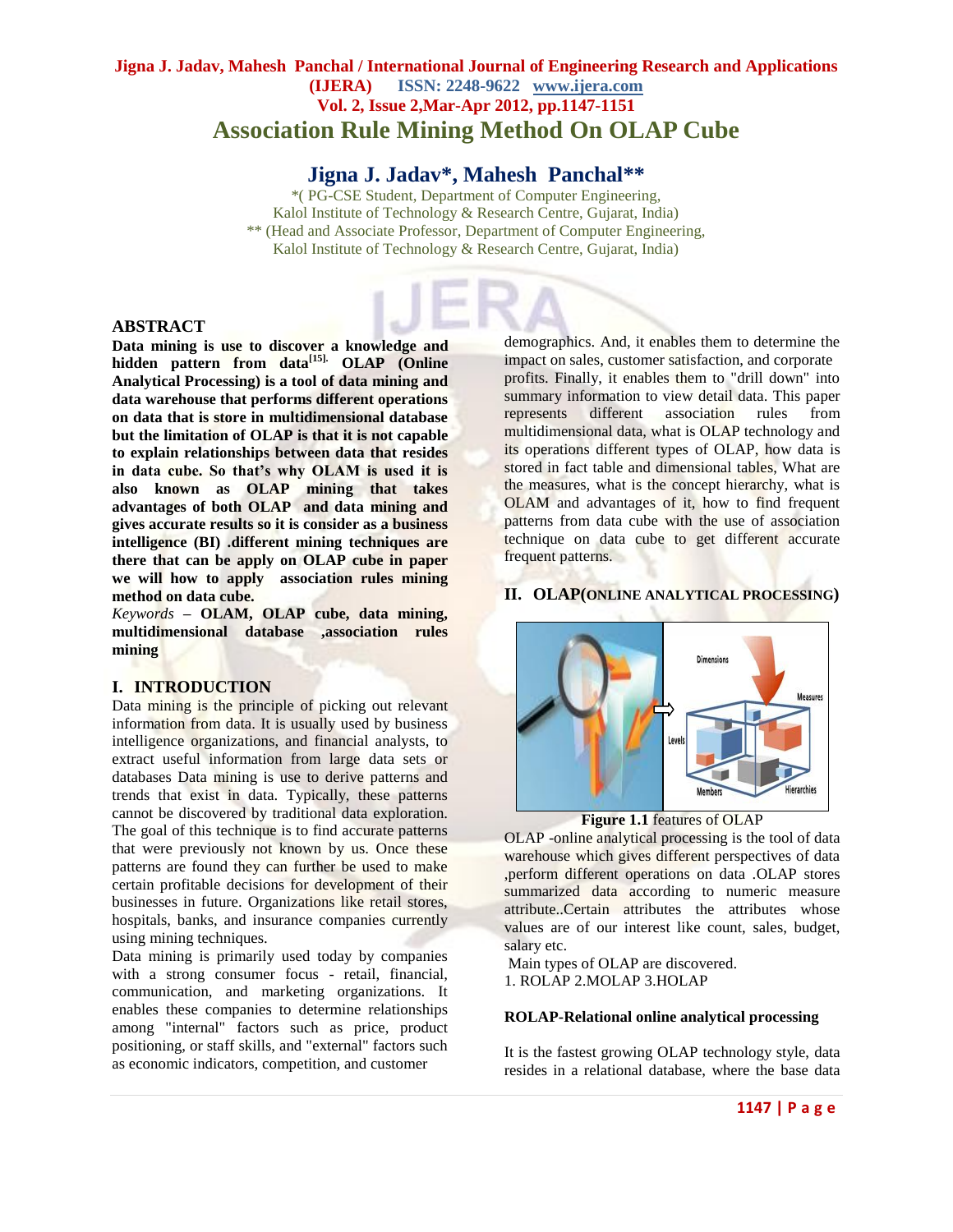#### **Jigna J. Jadav, Mahesh Panchal / International Journal of Engineering Research and Applications (IJERA) ISSN: 2248-9622 www.ijera.com Vol. 2, Issue 2,Mar-Apr 2012, pp.1147-1151**

and dimension tables are stored as relational tables. This model permits multidimensional analysis of data as this enables users to perform a function equivalent to that of the traditional OLAP slicing and dicing features.

#### **MOLAP- multidimensional online analytical processing**

this is the more traditional way of OLAP analysis. In MOLAP, data is stored in a multidimensional cube. Instead of in the relational database.

#### **HOLAP –Hybrid online analytical processing**

HOLAP is mixture of MOLAP and ROLAP into a single architecture. This tool tried to bridge the technology gap of both products by enabling access or use to both multidimensional database (MDDB) and Relational Database Management System (RDBMS) data stores. HOLAP systems stores larger quantities of detailed data in the relational tables while the aggregations are stored in the precalculated cubes. the advantages of this system are better scalability, quick data processing and flexibility in accessing of data sources.

#### **III. MULTIDIMENSIONAL DATABASE**

A multidimensional database is a part of OLAP to allow for the efficient and convenient storage and retrieval of large volumes of data that is (1) related with each other(2) stored, viewed and analyzed from different perspectives. These perspectives are called dimensions.

Dimensional table contains all dimensions and their different attributes. Fact table contains measure that is numeric aggregated value of a particular dimensions and keys of dimensions table that explain relationships BETWEEN dimensions with no redundancy. Star schema contains fact table, dimension table.





**FIGURE 1.2** MULTIDIMENSIONAL DATABASE AND DATA CUBE<sup>[15]</sup>

#### **IV. OLAM: ONLINE ANALYTICAL MINING**

OLAM that is online analytical mining that apply mining technique on OLAP cube that has cleaned data, so it will give more accurate data and with different OLAP operations.

On-Line Analytical Mining (OLAM) (also called OLAP mining), which integrates on-line analytical processing (OLAP) with data mining and mining knowledge in multi-dimensional databases<sup>[15].</sup>

OLAM system will integrate OLAP and data mining and mine various kinds of knowledge from data warehouses, it is important to develop a variety of knowledge and data visualization tools.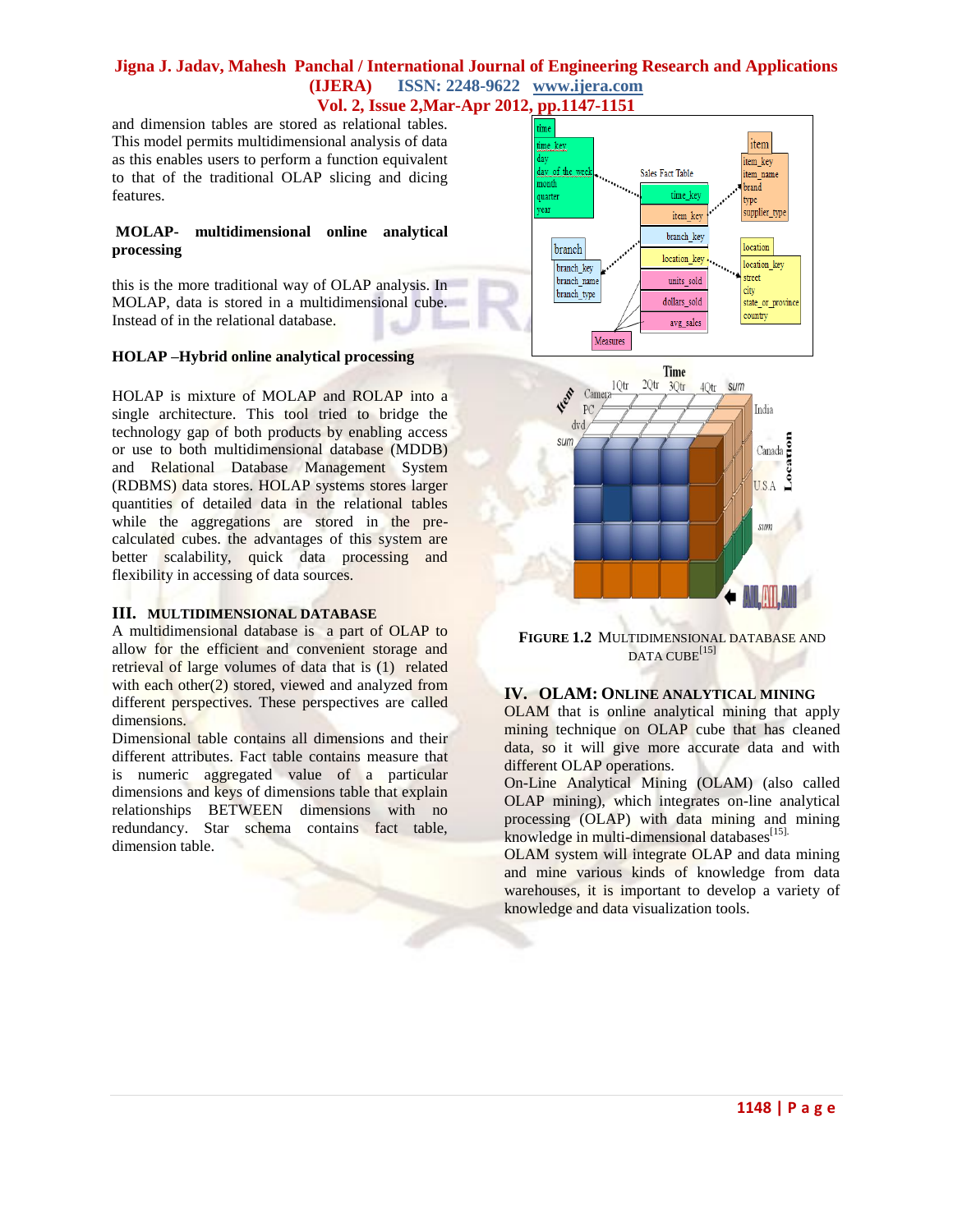## **Jigna J. Jadav, Mahesh Panchal / International Journal of Engineering Research and Applications (IJERA) ISSN: 2248-9622 www.ijera.com Vol. 2, Issue 2,Mar-Apr 2012, pp.1147-1151**



**FIGURE 1.3 OLAM ARCHITECTURE**<sup>[15]</sup>

#### **V.ASSOCIATION RULE MINING**

Association rule is a one kind of technique of data mining used to discover interesting patterns and correlations between data. Frequent itemsets or frequent patterns, as the name suggests, are patterns that occur frequently in data. Association is a descriptive approach to exploring data that can help identify relationships among values in a database. Association finds rules about items that appear together in an event such as a purchase transaction Two measures are used

Support of an association rule is defined as the percentage of records that contain X U Y to the total number of records in the database.

$$
sup\,port(X->Y) = \frac{no\_of\_tuples\_containing\_both\_X\_and\_Y}{total\_no\_of\_tuples}
$$

Confidence of an association rule is defined as the percentage of the number of transactions that contain XUY to the total number of records that contain X, where if the percentage exceeds the threshold of confidence an interesting association rule  $X = > Y$  can be generated.

$$
confidence(X->Y) = \frac{no\_of\_tuples\_containing\_both\_X\_and\_Y}{no\_of\_tuples\_containing\_X}
$$

#### **V.ASSOCIATION RULES APPLY ON OLAP CUBE**[16].

Three dimension tables are STUDENT, COLLEGE and ZONE all have primary key and different attributes of different dimensions. Use UNIVERSITY table as a fact table that contains all the reference keys of dimension tables and measures according to which data will be store in to data cube. With the help of UNIVERSITY relational database and SQL SERVER 2005 analysis services make a OLAP cube as display in fig1.4.here star schema is there that has one fact table and others are dimensions table.





Browse the cube according to different dimensions and in OLAP cube data will be stored according to measure attribute that is a numeric attribute here CPI and SPI are consider as a measure attributes. In fig 1.5. OLAP cube is generated and different attributes in dimensions are according to student name, branch semester, college name etc.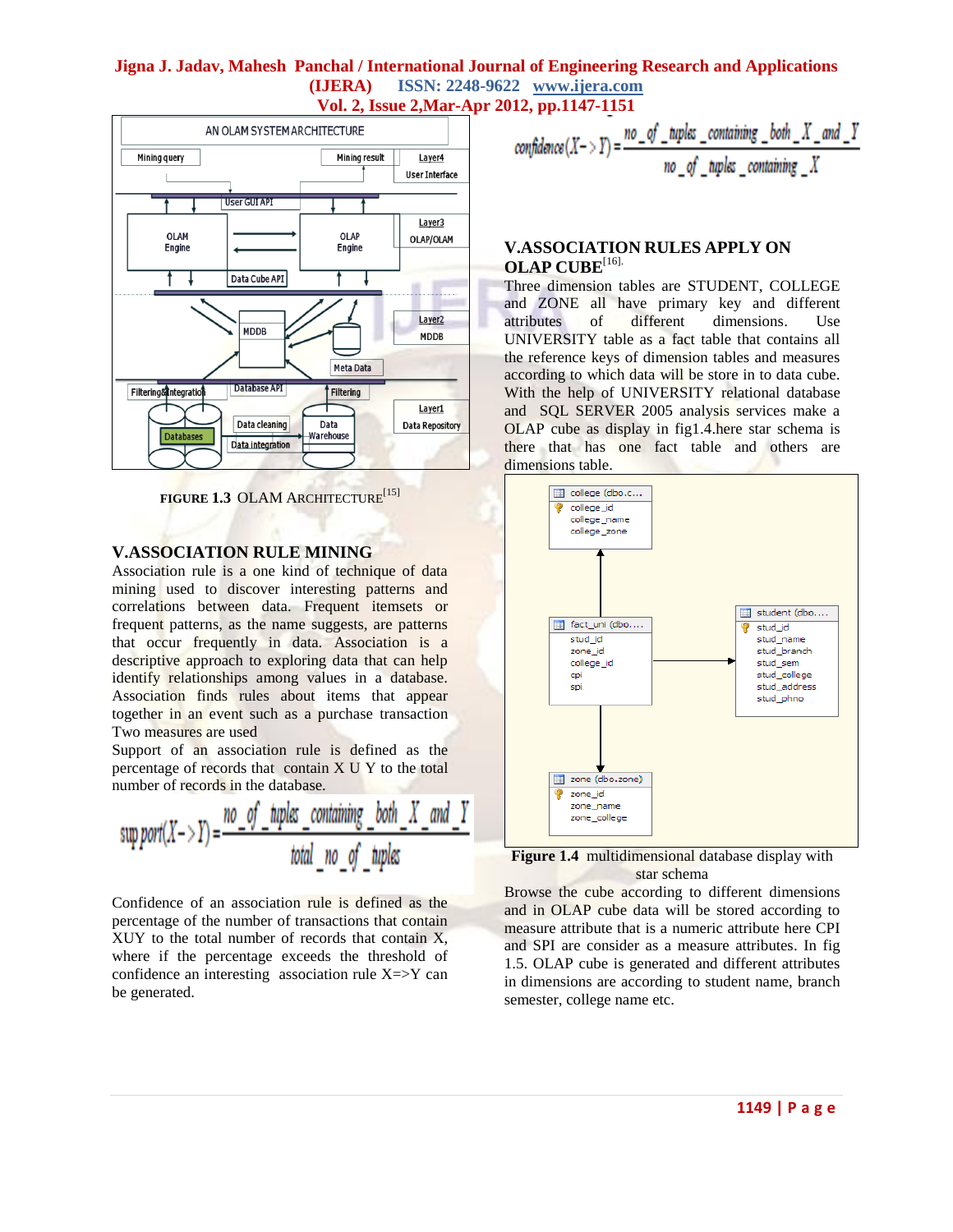# **Jigna J. Jadav, Mahesh Panchal / International Journal of Engineering Research and Applications (IJERA) ISSN: 2248-9622 www.ijera.com**

**Vol. 2, Issue 2,Mar-Apr 2012, pp.1147-1151**

|                |                            |                         | College Name ▼ Stud Sem ▼ Stud Branch ▼ |   |   |                         |   |    |                |   |           |                 |   |   |                              |    |                         |   |             |             |   |
|----------------|----------------------------|-------------------------|-----------------------------------------|---|---|-------------------------|---|----|----------------|---|-----------|-----------------|---|---|------------------------------|----|-------------------------|---|-------------|-------------|---|
|                |                            | <b>FICCET</b>           |                                         |   |   |                         |   |    | <b>E KITRC</b> |   |           |                 |   |   |                              |    |                         |   | Grand Total |             |   |
|                |                            |                         | Π4                                      |   |   | Total                   |   | A  |                |   | $\Box$ 2  |                 |   |   |                              |    | lotal                   |   |             |             |   |
|                |                            |                         | computer Total                          |   |   |                         |   |    | computer Total |   |           |                 |   |   | electrical electronics Total |    |                         |   |             |             |   |
|                | Stud Name v Stud College v |                         | Cpi Spi                                 |   |   | Cpi Spi Cpi Spi Cpi Spi |   |    |                |   |           | Cpi Spi Cpi Spi |   |   | Cpi Spi                      |    | Cpi Spi Cpi Spi Cpi Spi |   |             |             |   |
| 日 jigna        | KITRC                      |                         |                                         |   |   |                         |   | g  | 9              | 9 | 9         |                 |   |   |                              |    |                         | 9 | 9           | 9           | 9 |
|                | Total                      |                         |                                         |   |   |                         |   | g  | g              | g | 9         |                 |   |   |                              |    |                         | 9 | 9           | 9           | 9 |
| <b>日pinkal</b> | <b>KITRC</b>               | 9                       | 8                                       | 9 | 8 | 9                       | 8 |    |                |   |           |                 |   |   |                              |    |                         |   |             | 9           | 8 |
|                | Total                      | 9                       | 8                                       | 9 | 8 | 9                       | 8 |    |                |   |           |                 |   |   |                              |    |                         |   |             | 9           | 8 |
| $\Box$ shaily  | CCET                       |                         |                                         |   |   |                         |   |    | 8              | 7 | 8         |                 |   |   |                              |    |                         | 7 | 8           | 7           | 8 |
|                | Total                      |                         |                                         |   |   |                         |   |    | 8              | 7 | 8         |                 |   |   |                              |    |                         |   | 8           |             | 8 |
| $\Box$ swati   | KITRC                      | <b>Total for pinkal</b> |                                         |   |   |                         |   |    |                |   |           | 8               | 9 |   |                              | 8  | 9                       | 8 | 9           | 8           | 9 |
|                | Total                      |                         |                                         |   |   |                         |   |    |                | 8 |           |                 | 9 |   |                              | 8  | 9                       | 8 | 9           | 8           | 9 |
| 日 taru         | KITRC                      |                         |                                         |   |   |                         |   |    |                |   |           |                 |   | 9 | g                            | 9  | 9                       | 9 | 9           | 9           | 9 |
|                | Total                      |                         |                                         |   |   |                         |   |    |                |   |           |                 |   | 9 | 9                            | 9  | 9                       | 9 | 9           | ğ           | g |
| Grand Total    |                            | 9                       | 8                                       | 9 | 8 | 9                       | 8 | 16 | 17             |   | $16 \t17$ | 8               | 9 | 9 | 9                            | 17 | 18                      |   |             | 33 35 42 43 |   |

#### Figure 1.5 Browsing OLAP cube according to measure

Apply mining structure on OLAP cube and according to that apply association rule mining technique on data cube. It will gives the different frequent items and rules from the data cube.

| Minimum support:      |                | $\frac{\mathbf{A}}{\mathbf{v}}$<br>Filter Itemset:                     |  |  |  |  |  |  |  |  |  |  |
|-----------------------|----------------|------------------------------------------------------------------------|--|--|--|--|--|--|--|--|--|--|
| Minimum itemset size: |                | $\frac{A}{x}$ Show:<br>$\overline{2}$<br>Show attribute name and value |  |  |  |  |  |  |  |  |  |  |
| Show long name        |                | $\frac{A}{\tau}$<br>2000<br>Maximum rows:                              |  |  |  |  |  |  |  |  |  |  |
| Support Size<br>٣     |                | <b>Itemset</b>                                                         |  |  |  |  |  |  |  |  |  |  |
| 4                     | 3              | 1 = 21, 1 = KITRC, Spi = 8 - 9                                         |  |  |  |  |  |  |  |  |  |  |
| 4                     | $\overline{2}$ | $1 = Z1$ , Spi = $8 - 9$                                               |  |  |  |  |  |  |  |  |  |  |
| 4                     | $\overline{2}$ | Cpi >= 7.6299722448, Spi = 8 - 9                                       |  |  |  |  |  |  |  |  |  |  |
| 4                     | 3              | Cpi >= 7.6299722448, Spi = 8 - 9, Stud College = KITRC                 |  |  |  |  |  |  |  |  |  |  |
| 4                     | $\overline{2}$ | Cpi >= 7.6299722448, Stud College = KITRC                              |  |  |  |  |  |  |  |  |  |  |
| 4                     | 3              | $1 = 8 - 9$ , $1 = 21$ , Spi = $8 - 9$                                 |  |  |  |  |  |  |  |  |  |  |
| 4                     | 3              | $1 = 8 - 9$ , $1 = 21$ , $1 = KITRC$                                   |  |  |  |  |  |  |  |  |  |  |
| 4                     | $\overline{2}$ | $1 = 8 - 9$ , Spi = $8 - 9$                                            |  |  |  |  |  |  |  |  |  |  |
| 4                     | $\overline{2}$ | $1 = 8 - 9, 1 = 21$                                                    |  |  |  |  |  |  |  |  |  |  |
| 4                     | $\overline{2}$ | Spi = 8 - 9, Stud College = KITRC                                      |  |  |  |  |  |  |  |  |  |  |
| 4                     | $\overline{2}$ | $1 = Z1$ , $1 = KITRC$                                                 |  |  |  |  |  |  |  |  |  |  |
| 4                     | 3              | 1 = 8 - 9, 1 = KITRC, Spi = 8 - 9                                      |  |  |  |  |  |  |  |  |  |  |
| 4                     | $\overline{2}$ | $1 = 8 - 9$ , $1 =$ KITRC                                              |  |  |  |  |  |  |  |  |  |  |
| 4                     | $\overline{2}$ | $1 =$ KITRC, Spi = $8 - 9$                                             |  |  |  |  |  |  |  |  |  |  |

**Figure 1.6** frequent items according to MIN\_SUPPORT from OLAP cube

In FIG 1.6 frequent items are found according to min\_sup=4

And with help of probability rules are generated in Fig 1.7. .rules represents that how many frequent items are associated with each other.

| Itemsets Rules              | Dependency Network |                                 |                                                       |                                                                     |  |  |  |  |  |
|-----------------------------|--------------------|---------------------------------|-------------------------------------------------------|---------------------------------------------------------------------|--|--|--|--|--|
| Minimum probability:        |                    | ÷<br>0.90                       | Filter Rule:                                          |                                                                     |  |  |  |  |  |
| 0.08<br>Minimum importance: |                    | $\frac{\mathbf{A}}{\mathbf{v}}$ | Show:                                                 | Show attribute name and value                                       |  |  |  |  |  |
| Show long name              |                    |                                 | Maximum rows:                                         | ÷<br>2000                                                           |  |  |  |  |  |
| $\nabla$ Pr                 | Importance         |                                 | Rule                                                  |                                                                     |  |  |  |  |  |
| 1.000                       | 0.336              |                                 |                                                       | Stud Name = jigna, 1 > = 7.6299722448 -> 1 = 8 - 9                  |  |  |  |  |  |
| 1.000                       | 0.239              |                                 |                                                       | Stud Name = jigna, 1 > = 7.6299722448 -> Spi = 8 - 9                |  |  |  |  |  |
| 1.000                       | 0.336              |                                 |                                                       | Stud Name = jigna, Stud Sem = $4 \cdot > 1 = 8 - 9$ ·               |  |  |  |  |  |
| 1.000                       | 0.239              |                                 |                                                       | Stud Name = iigna, Stud Sem = 4 -> Spi = 8 - 9                      |  |  |  |  |  |
| 1.000                       | 0.336              |                                 | Stud Name = jigna, $1 = Z1 - 1 = 8 - 9$               |                                                                     |  |  |  |  |  |
| 1.000                       | 0.336              |                                 |                                                       | Stud Name = $i$ iona, $1 = KITRC - > 1 = 8 - 9$                     |  |  |  |  |  |
| 1.000                       | 0.336              |                                 |                                                       | Stud Name = jigna, Cpi >= 7.6299722448 -> 1 = 8 - 9                 |  |  |  |  |  |
| 1.000                       | 0.336              |                                 |                                                       | Stud Name = iigna, Stud Branch = computer $\cdot$ > 1 = 8 $\cdot$ 9 |  |  |  |  |  |
| 1.000                       | 0.336              |                                 |                                                       | Stud Name = iigna, Stud Address = snagar $\rightarrow$ 1 = 8 - 9    |  |  |  |  |  |
| 1.000                       | 0.336              |                                 |                                                       | Stud Name = jigna, Stud College = KITRC -> 1 = 8 - 9                |  |  |  |  |  |
| 1.000                       | 0.239              |                                 | Stud Name = iigna, $1 = Z1 \rightarrow$ Spi = $8 - 9$ |                                                                     |  |  |  |  |  |
| 1.000                       | 0.239              |                                 |                                                       | Stud Name = jigna, $1 =$ KITRC -> Spi = $8 - 9$                     |  |  |  |  |  |
| 1.000                       | 0.239              |                                 |                                                       | Stud Name = jigna, Cpi >= 7,6299722448 -> Spi = 8 - 9               |  |  |  |  |  |
| 1.000                       | 0.239              |                                 |                                                       | Stud Name = figna, Stud Branch = computer -> Spi = 8 - 9            |  |  |  |  |  |
| 1.000                       | 0.239              |                                 |                                                       | Stud Name = iigna, Stud Address = snagar -> Spi = 8 - 9             |  |  |  |  |  |
| 1.000                       | 0.239              |                                 |                                                       | Stud Name = iigna, Stud College = KITRC -> Spi = 8 - 9              |  |  |  |  |  |
| 1.000                       | 0.336              |                                 | Stud Branch = electrical -> $1 = 8 - 9$               |                                                                     |  |  |  |  |  |
| 1.000                       | 0.239              |                                 | Stud Branch = electrical $\rightarrow$ Spi = 8 - 9    |                                                                     |  |  |  |  |  |
|                             |                    |                                 |                                                       |                                                                     |  |  |  |  |  |

**Figure 1.7** Association rules from university cube

## **CONCLUSION**

OLAP defines different operations on data cube but it cannot give the relationship between data so that's why different authors makes research on it and combine OLAP with data mining techniques is also called OLAP mining. This paper presents OLAM that uses association rule mining method on OLAP cubes. That gives frequent items and rules from OLAP cubes. Other mining methods can also apply and gets advantage of OLAM.

## **REFERENCES**

- 1. Agrawal, R., Imieliński, T., & Swami, A. (1993). Mining Association Rules between Sets of Items in Large Databases. In *Proceedings of the ACM SIGMOD International Conference on Management of Data (SIGMOD 1993)*, Washington, D.C., USA, May,(Pg 207-216).
- 2. Kamber, M., J. Han, J. Chiang. Using *"Data Cubes for Meta rule-Guided Mining of Multi-Dimensional Association Rules*", Technical Report, CMPT–TR–97–10, School of Computing Sciences, Simon Fraser University, 1997.
- 3. Micheline Kamber , Jiawei Han Jenny , Y. Chiang , Jiawei Han , Jenny Y. Chiang ."*Metarule-Guided Mining of Multi-Dimensional Association Rules Using Data Cubes"* 3rd Int. Conf. Knowledge Discovery and Data Mining 1997